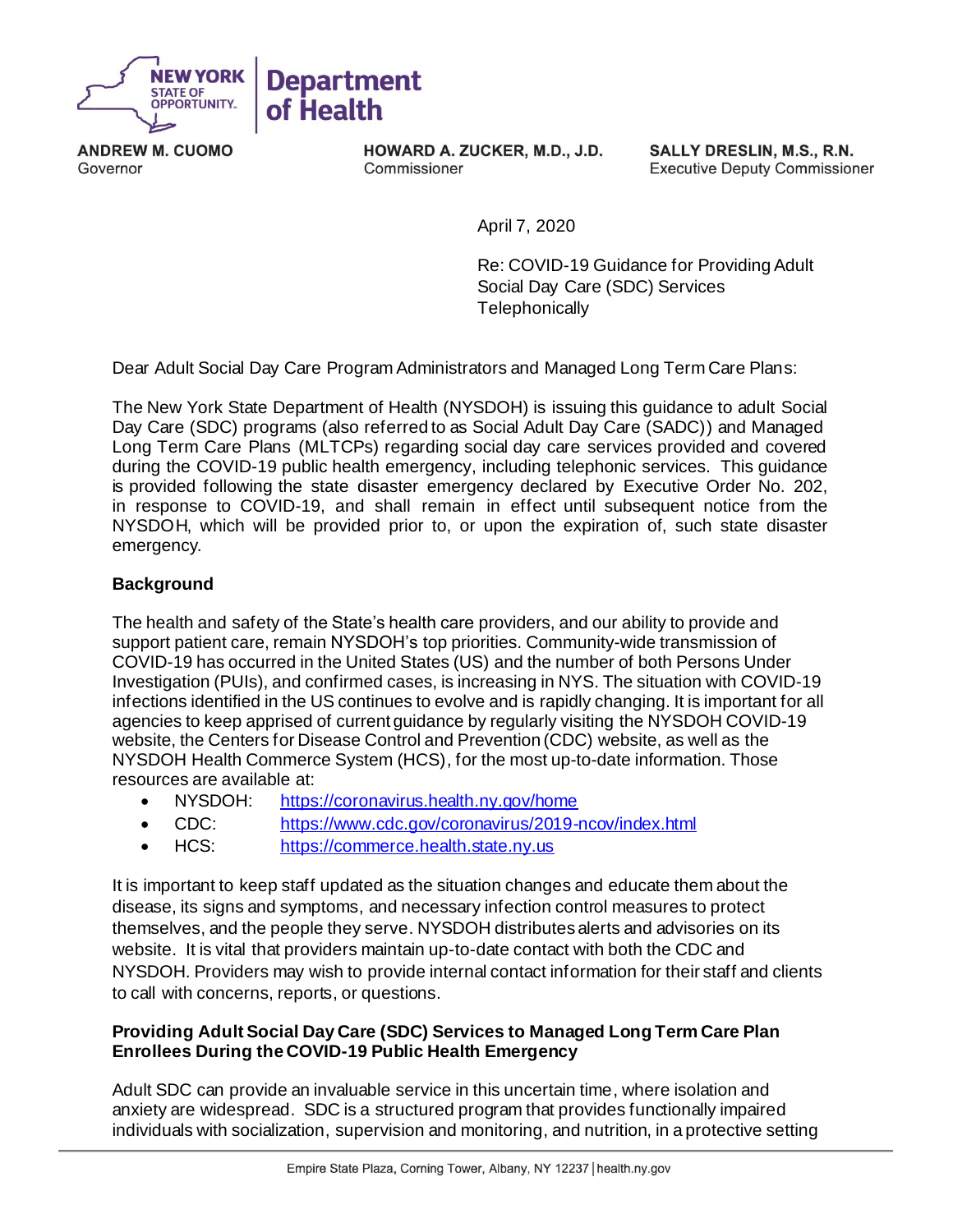during any part of the day, but for less than a 24-hour period. Under the Medicaid program, this benefit is available exclusively through MLTCPs.

 To help ensure access to SDC services during the COVID-19 public health emergency, SDC providers that contract with MLTCPs may provide SDC services telephonically or via permitted telehealth platforms. SDC services delivered telephonically or via telehealth platforms shall be reimbursed under the provision of the contract between a MLTCP and SDC, and in accordance with NYSDOH guidance: Medicaid Update Special Edition*:* Comprehensive Telehealth Guidance, available at

 telephonically or via telehealth platforms, including those discussed below, must be offered at the participant's option and reflect the participant's interest, goals, and preferences, as [https://www.health.ny.gov/health\\_care/medicaid/covid19/index.htm.](https://www.health.ny.gov/health_care/medicaid/covid19/index.htm) SDC activities delivered identified and documented in the SDC care plan.

Socialization: Contracted SDCs should develop a series of remote activities that address participants' need for interaction, engagement, and activity. Methods for delivering remote activities include using Skype, Google Meet, Zoom, FaceTime, smartphones, or other modalities, to engage participants with stretching activities, games, educational activities, arts and crafts, and other group activities.

 For information regarding options and resources f or participants with limited, or lack of access, to devices and services, please see Medicaid Update Special Edition*:* Comprehensive Telehealth Guidance, available at [https://www.health.ny.gov/health\\_care/medicaid/covid19/index.htm.](https://www.health.ny.gov/health_care/medicaid/covid19/index.htm)

 For participants without internet or smart phone/computers, staff of the SDC may deliver audio books and players, music players, arts and craft supplies, and games, and set up times to phone in to sing-alongs or group games held remotely. Any deliveries should be made while adhering to social distancing and infection control guidance issued by NYSDOH and the CDC for home care. Guidance related to home care services and close or proximate contact of a confirmed or suspected case of COVID-19 is available:

- Interim Guidance for Home Care Services Regarding COVID-19 [https://coronavirus.health.ny.gov/system/files/documents/2020/03/03-16-](https://coronavirus.health.ny.gov/system/files/documents/2020/03/03-16-20_home_care_services.pdf) 20 home care services.pdf
- Guidance on the Contacts of a Close or Proximate Contact of a Confirmed or Suspected Case of COVID-19 https://coronavirus.health.ny.gov/system/files/documents/2020/03/contacts\_of\_contact s\_quidance.pdf

Monitoring: Contracted SDC providers may use appropriate level staff to call participants, to ensure the health and well-being of the individual. The conversation should give the SDC staff an indication of the health and well-being of the participant. Expressed anxiety or issues with food security, adequate supplies and required medications, should be addressed by providing assurances, or delivering groceries, needed supplies, and medication. Home delivered meals should be arranged by the MLTC plan. SDCs should immediately, or as soon as practicable, notify the MLTCP of any need for intervention, or other indications, where intervention may be required.